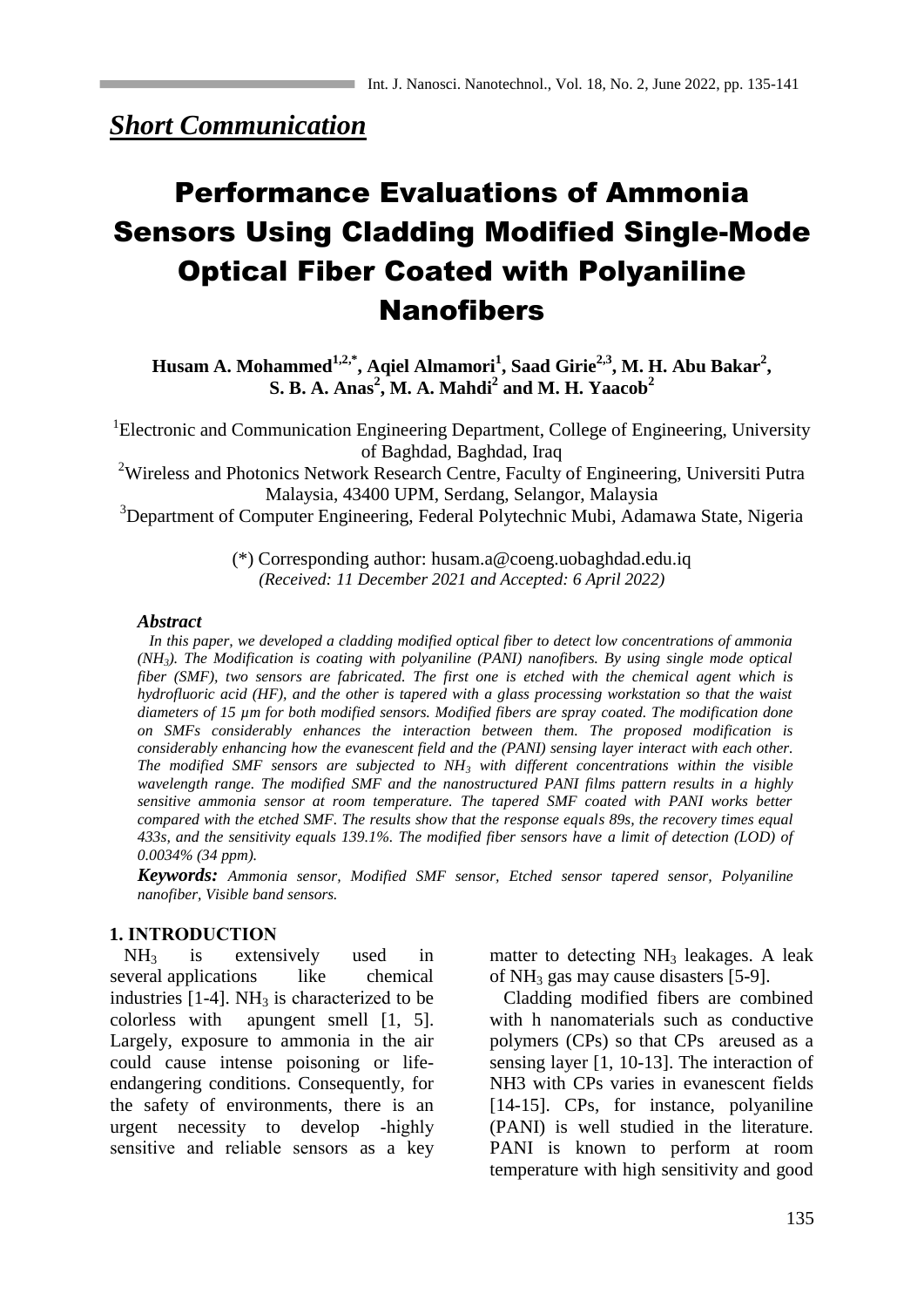response time [11, 16-19]. PANI shows variations in the electrical conductivity and optical absorption on exposure to NH<sup>3</sup> therefore it is proposed for sensing NH3. The state of oxidation and protonation alters the polymer's properties. Emeraldine salt (ES) PANI (acid or doped form) will be converted into non-conducting emeraldine base (EB) PANI (deprotonated or dedoped) as exposed to  $NH<sub>3</sub>$  [11]. It is noted this is reversible switching. This change in absorbance is the basis of PANI based optical sensors. There are many researchers studied the utilization of electrical sensors coated with PANI. In contrast, the utilization of optical fiber sensors for  $NH<sub>3</sub>$  detection employing PANI has not been well established [11].

 In this paper, we propose PANI nanostructured thin film coated modified SMF sensors for ammonia sensing applications. Two modified sensing platforms etched and tapered SMF are fabricated. The fabricated sensors were subjected to  $NH<sub>3</sub>$  and investigated at room temperature in the visible wavelengths range. The proposed modification strongly enhances the sensitivity of optical fiber sensors that can operate at room temperature. In order to have a quick and highly sensitive response, the fiber diameter is chosen to be around 15µm, which is extremely small. However, such a small fiber dimension will be challenging in terms of handling as it is highly vulnerable to surrounding perturbations. PANI nanostructured thin film that coats modified SMF is not fully investigated in visible and IR wavelengths ranges.

## **2. SENSOR FABRICATION AND INVESTIGATION SETUP**

 In the experimental work, we utilize typical SMF-28 silica fiber (Lucent All-Wave Fiber) for the fabrication of sensing platforms. The sensing platforms are intended for NH<sup>3</sup> monitoring at room temperature. The SMF-28 silica fiber has a core diameter of 9 µm and a cladding diameter equals 125 µm. Two modification processes on the optical fibers were performed. The modifications are the etching and tapering of optical fibers. With the aid of a stripper, the plastic jacket enclosing section of the SMF was removed mechanically. The sensing platform is made from a 1 m length of SMF. The SMF etching was performed using 48% hydrofluoric acid (HF) from Sigma Aldrich. The author in [11] states platform fabrication and preparation. Reduction of the fiber cladding is the purpose of the etching process however, the dimension of the core used in the platform remains without change. The SMF sensing platform was etched so that the fiber diameter equals 15 µm. Thus, the core becomes closer to the surrounding environment. Tapering is a critical portion of the work. We used the Vytran glass processing system workstation (GPX-3000, USA) to fabricate the tapered fiber. The way in which the machine works is based on the heating section of the SMF and pulling in the opposite directions. Tapered SMF was fabricated with parameters up-taper of 2 mm, down-taper of 2mm, waist-length of 10 mm, and waist diameter of 15 µm. CCD camera of the Vytran workstation was used to verify these dimensions. The tapering process extends and shortens the core and cladding dimension of the SMF. Therefore, the ratio of the core to the cladding of the tapered fiber remains unchanged.

## **2.1. Deposition of PANI on Modified SMF**

 PANI nanofiber is used to coat the modified SMF for the detection of  $NH<sub>3</sub>$ with different concentrations. The principle of polymerization is defined as the preparation and synthesis of emeraldine base PANI nanofiber [11, 20]. PANI solution was prepared by dissolving a 15 mg camphor sulfonic acid (CSA) (Sigma Aldrich) and a 15 mg PANI powder in 8 ml of chloroform as explained by the authors in [11]. The resultant solution has a green color with 3.75 mg/ml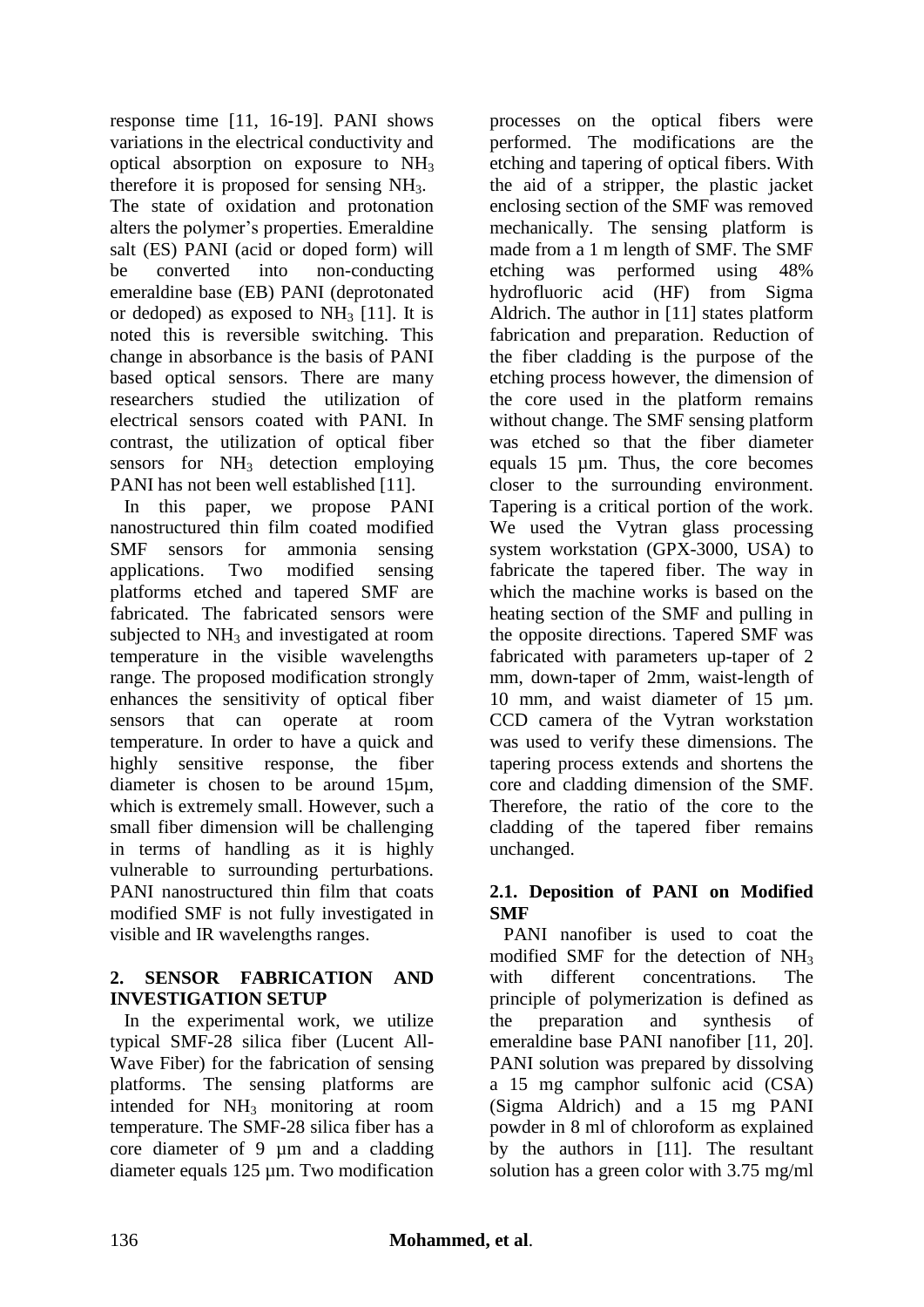concentrations. By using a hotplate, the glass substrates and optical fibers are heated up to 50˚C for half an hour before the spray deposition of PANI. The objective is to boost the binding of the formation of uniform thin films of the nanomaterial. Modified SMF in addition to glass substrates are coated by PANI and then dried for 60 minutes at 25 C. As in [11], the deposition process was carried out under a fume hood. The surface roughness of the etched SMF as a result of the etching process improves the binding of the sensing layer on the surface of the SMF and increases the surface to volume ratio allowing strong interaction with the gas.

## **2.2. Microcharacterization of PANI Nanostructures**

 Scanning Electron Microscopy (SEM) is performed to observe the morphology of the PANI nanostructures deposited on the SMF and glass slide as shown in Fig. 1(a and b). Fig. 1(a) was reported by authors in [11] and depicts the sprayed PANI nanofibers on the glass slide. The deposited non-uniform PANI nanofibers agglomerate to form a cluster. As measured, the typical lengths and diameters of PANI nanofiber are approximately 2.5-3.5 µm and around 180 – 200 nm, respectively. The average thickness of the PANI thin film is approximately 400 nm. The average roughness of the surface is 228.2 nm as measured by (AFM) atomic force microscopy reported by authors in [11] and shown in Fig. 1(c). Increased surface roughness affects the sensing performance as it enhances the sensitivity of the sensor. This is because of its high surface area that boosts the interaction between the sensing layer and gas molecules [11].

 Description of Gas Sensing Experimental Setup

 Fig. 2 depicts the experimental setup used to study the optical response and performance of the modified SMF sensors

in the detection of  $NH<sub>3</sub>$  with different concentrations.







*Figure 1. SEM images of (a) PANI nanofibers on glass, (b) etched-tapered SMF transducer coated with PANI nanofibers and (c) 3D AFM image of uncoated and PANI coated areas on a glass substrate.*

 The setup is used to analyze the modified SMF platform and benchmark it within the visible wavelength ranges. The SMF sensor is positioned inside a gas chamber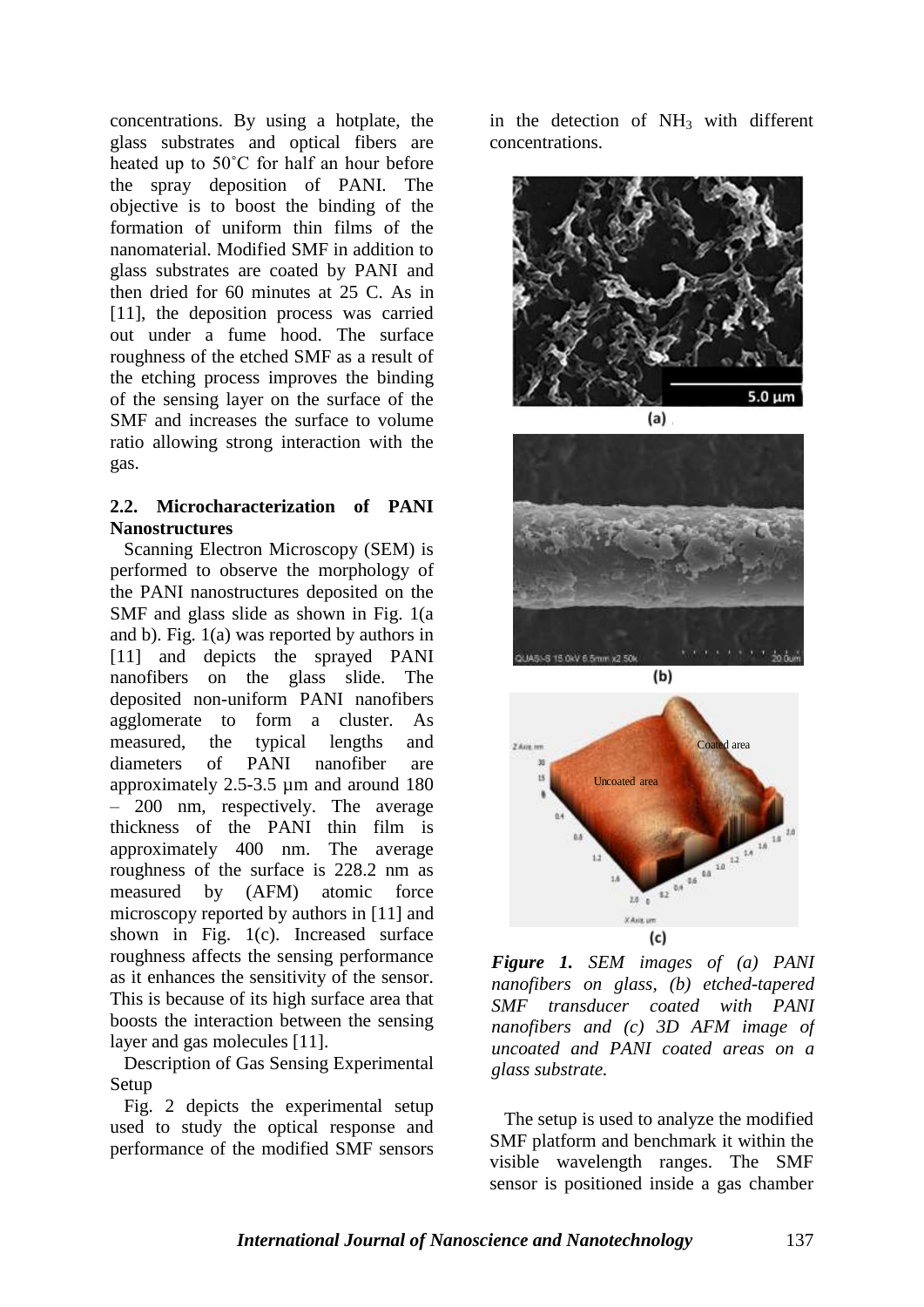as seen in Fig. 2. The chamber has an inlet channel and outlet channel in addition to FC/PC linking adapters in order to match the sensors. A tungsten-halogen lamp (Ocean Optics HL2000) light source is linked to the end of the sensor. The next end is linked to a detection system spectrophotometer. The responses of the sensor from the spectrometer were recorded and measured by using spectra suite software. A calibration system (AALBORG) is used to automatically change the concentrations and their purge time. Synthetic air was used as a reference gas in the investigation. Mass flow control (MFCs) were used to purge  $NH<sub>3</sub>$  with pure 99% synthetic air into the chamber. The rate of gas flow is fixed at 200 sccm. The sensitivity and dynamic response of the sensors are studied under different NH<sub>3</sub> concentrations. For 8 minutes, each concentration cycle is purged into the chamber. The air regeneration is implemented by purging air into the chamber for 15 minutes.



*Figure 2. Investigation experimental setup of the modified SMF sensors coated with PANI thin films in detecting*   $NH_3$ *.* **0**<sup>1</sup><sub>6</sub>

#### **3. RESULTS AND DISCUSSION**

Various concentrations of  $NH<sub>3</sub>$  gas are used to test the PANI coated SMF modified sensors for both tapered and etched platforms. The testing is performed at room temperature and within the visible range (600 – 750 nm). The measured absorbance against wavelengths of tapered sensors is shown in Fig. 3. The absorbance

of the tapered sensors increases as the increase of concentration. However, the spectral response of the tapered sensor is better compared to the etched one at the same concentration changes. This behavior is attributed to the weak interaction between the evanescent field of the etched only sensor and the PANI sensing layer to produce a strong absorbance change. The highest absorbance change is observed by the tapered sensor. The SMF modification enhances the evanescent field so that the field may detect changes in the emeraldine base form of PANI nanofibers. Therefore, the light intensity passing along the SMF is affected due to the rise in absorbance.

 Generally, a substantial rise in absorbance is experienced when the concentrations increased for the two modified sensors. The results show that the PANI sensing layer is darker as exposed to ammonia and absorbance increases. This behavior is due to the deprotonation of the green-colored doped PANI emeraldine salt (PANI-ES) to dark blue colored dedoped PANI emeraldine base (PANI-EB) when interacts with the gas molecules. There was a rise in absorbance accompanied this change [16]. For more details, one can refer to reference [1] as it includes clarification of the  $NH<sub>3</sub>$  detection method by PANI coated optical fiber.



*Figure 3. Tapered SMF sensors absorbance spectrum in detecting NH<sup>3</sup>*

 Fig.4 shows the dynamic responses of the modified SMF sensors. For the two types of SMF sensors, an increase in the optical response is experienced due to the rise of NH<sub>3</sub> concentrations. Precisely, the response magnitude of the tapered SMF sensor is superior to the etched one. For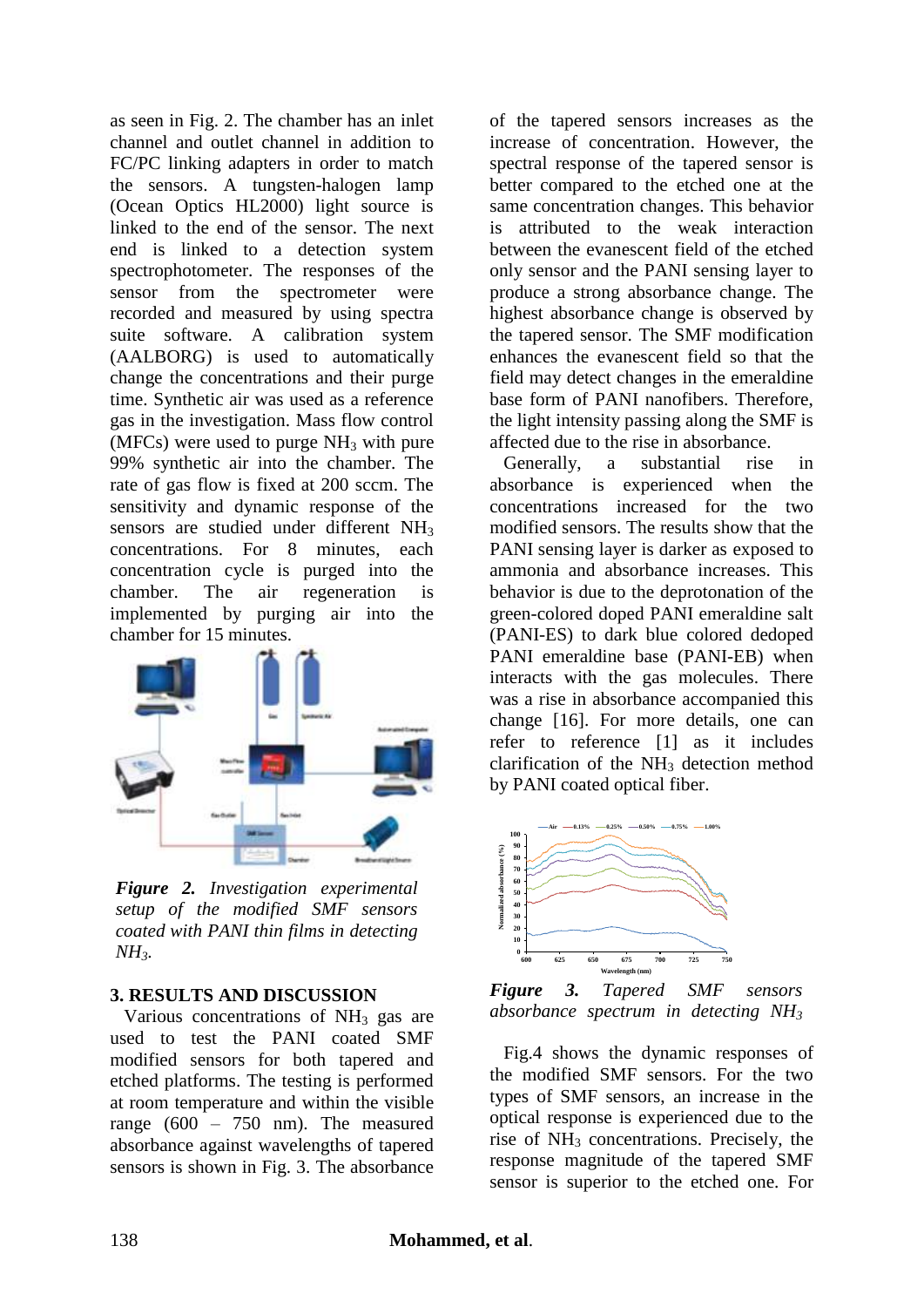example, when both are subjected to 1% NH3, the tapered optical response increases to 100%, while the etched SMF sensor's response increases only to 67.5%. Similar behavior is noticed at lower concentrations. In addition, Fig. 4 shows that the overall response time is lessened when  $NH<sub>3</sub>$  concentrations purged are increased for the two types of SMF modifications. On the contrary, the overall recovery time is decreased for the two kinds of modified SMF sensors as NH<sup>3</sup> concentrations are increased. The recovery times and response of the sensors depend on the type of SMF modification and purged gas concentrations. For instance, the response time of the tapered SMF sensor is found to be 93 s at 0.125% and decreased to 78 s when exposed to 1% NH<sub>3</sub> concentrations.

 Furthermore, etched only SMF sensor exhibits a response time of 108 s at 0.125% and 89 s at 1% NH<sup>3</sup> concentrations. The tapered fiber shows a faster response. Considering all NH<sub>3</sub> concentrations, the average response time is found to be 89 s for tapered and 102 s for etched SMF sensors, and the recovery times are 433 s and 369s, respectively. The recovery time of the modified sensors is slower, and this is one of the drawbacks of sensors based on polymer [11]. It is likely because of the sensing layer and gas molecules' interaction nature. When the gas is purged into the customized chamber, the molecules of the gas are adsorbed on the sensing layer and therefore, altering the evanescent field intensity. Ref [11] stated that in the period of desorption, the gas molecules need additional energy to leave the sensing layer. This causes the recovery time of the sensors to be increased.

 Operating the sensor at room temperature is an important factor that causes the recovery time to be extended. The sensor recovery performance enhances if the operating temperature increases. However, at high temperatures, it is known that PANI conducting polymer changes its structure.



*Figure 4. Modified SMF sensors dynamic response in detecting NH<sup>3</sup> in within visible wavelengths range.*

 As compared to the tapered MMF sensor reported in [1], the SMF sensors demonstrate a better response. The MMF sensor exhibited a response time of 136.2 s. SMF sensors used in this work show less recovery time than that of the MMF sensor mentioned in [1] which is 583.8 s.

 The practical limit of detection (LOD) of the modified SMF sensor is 0.04 % as shown in Fig. 5. The repeatability and the response of the modified sensors at LOD are investigated in the visible wavelengths range. The absorbance response of tapered sensors is still better than the absorbance response exhibited by the etched one. However, the tapered SMF sensor demonstrates a stronger and quicker response at 0.04% concentrations. The concentration of 0.04% is LOD. It is chosen due to the practical limitation of the gas system used in the experiments. The LOD of the SMF tapered sensor was calculated to be 0.0034%, which is equivalent to 34 ppm. A brief comparison of the developed SMF sensors used in this research in addition to the MMF tapered used in [1] is summarized in Table1.

*Table 1. Modified optical fiber NH<sup>3</sup> sensors performance parameters.*

|   | Sensor                       | Response | Recovery | Sensitivity | Exprimental |
|---|------------------------------|----------|----------|-------------|-------------|
|   | Type                         | time(s)  | time(s)  | (% )        | $LOD(\% )$  |
|   | Etched<br><b>SMF</b>         | 102      | 369      | 68.5        | 0.04        |
| 2 | Tapered<br><b>SMF</b>        | 89       | 433      | 139.1       | 0.04        |
| 3 | Tapered<br><b>MMF</b><br>[1] | 136.2    | 583.8    | ---         | 0.125       |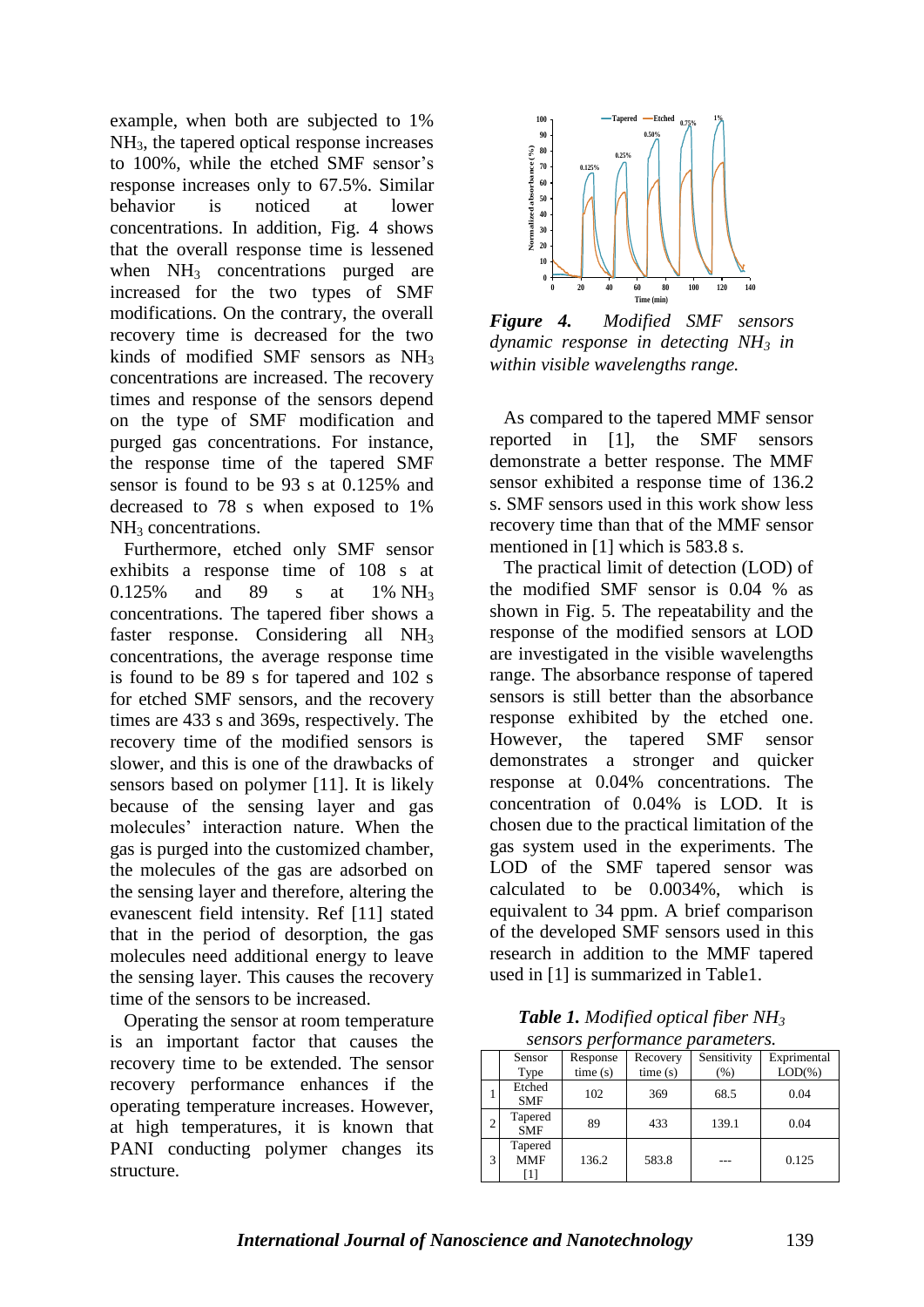

*Figure 5. Modified SMF sensorsLimit of detection and repeatability characteristics in detecting NH<sup>3</sup> within the visible wavelengths range.*



*Figure 6. Modified SMF sensors normalized cumulative absorbance change in detecting NH<sup>3</sup> within visible wavelengths range.*

 Fig. 6 shows normalized cumulative absorbance of modified optical fibers subjected to  $NH<sub>3</sub>$ . Cumulative absorbance is proportional to the increase in  $NH<sub>3</sub>$ concentration. However, tapered SMF sensors show the best response. Normalized cumulative absorbance for the tapered and etched sensors are found to be 68% and 100%, respectively, when they are subjected to  $1\%$  NH<sub>3</sub> concentrations. The sensitivity  $(S)$  is defined as  $S =$ ΔR/ΔC where ΔR represents sensor response change when exposed to the gas and synthetic air and  $\Delta C$  represents the gas concentration change as a percentage. The average sensitivity of all concentrations is

139.1% for tapered and 68.5% for etched sensors.

### **4. CONCLUSION**

In this paper, it is successfully proposed and verified modified SMF transducing platforms to sense NH<sup>3</sup> gas at room temperature. The sensor is easy to manufacture, low-cost and responsive. Etching and tapering are the modification processes performed on the SMFs. The modified sensors are investigated at the visible wavelength range (600 – 750 nm). The experiments show that the PANI coated modified optical fiber sensors' absorbance increases as the increase of  $NH<sub>3</sub>$  concentration. It is noted that the sensing performance depends on the modification mechanism performed during the fabrication of SMF. The tapered SMF shows a better response than the etched fibers in the detection of  $NH<sub>3</sub>$  gas. As a result, the tapered SMF sensor is higher sensitivity and better response than the etched one. This suggests its promising applications such as in environmental monitoring, chemical industries, and remote sensing. In particular, the implementation of the modified SMF sensors makes available easy incorporation with the current optical fiber communication systems.

#### **ACKNOWLEDGEMENT**

 This work was supported by the Universiti Putra Malaysia, and Ministry of Education grant no. GP-IPS/2019/9674900.

#### **CONFLICT OF INTEREST**

 The authors declare that they have no conflict of interest.

#### **REFERENCES**

- 1. Ibrahim, S. A., Rahman, N. A., Abu Bakar, M. H., Girei, S. H., Yaacob, M. H., Ahmad, H., Mahdi, M. A., "Room temperature ammonia sensing using tapered multimode fiber coated with polyaniline nanofibers," *Opt. Exp.,* 23(3) (2015) 2837-2845.
- 2. Abdullah, S. N., Jewad, H. A., Mohammed, H., "Design Considerations of Laser Source in a Ring Network Based on Fiber distributed Data Interface (FDDI)," *Iraqi J. Laser,* 1(1) (2002) 39-46.